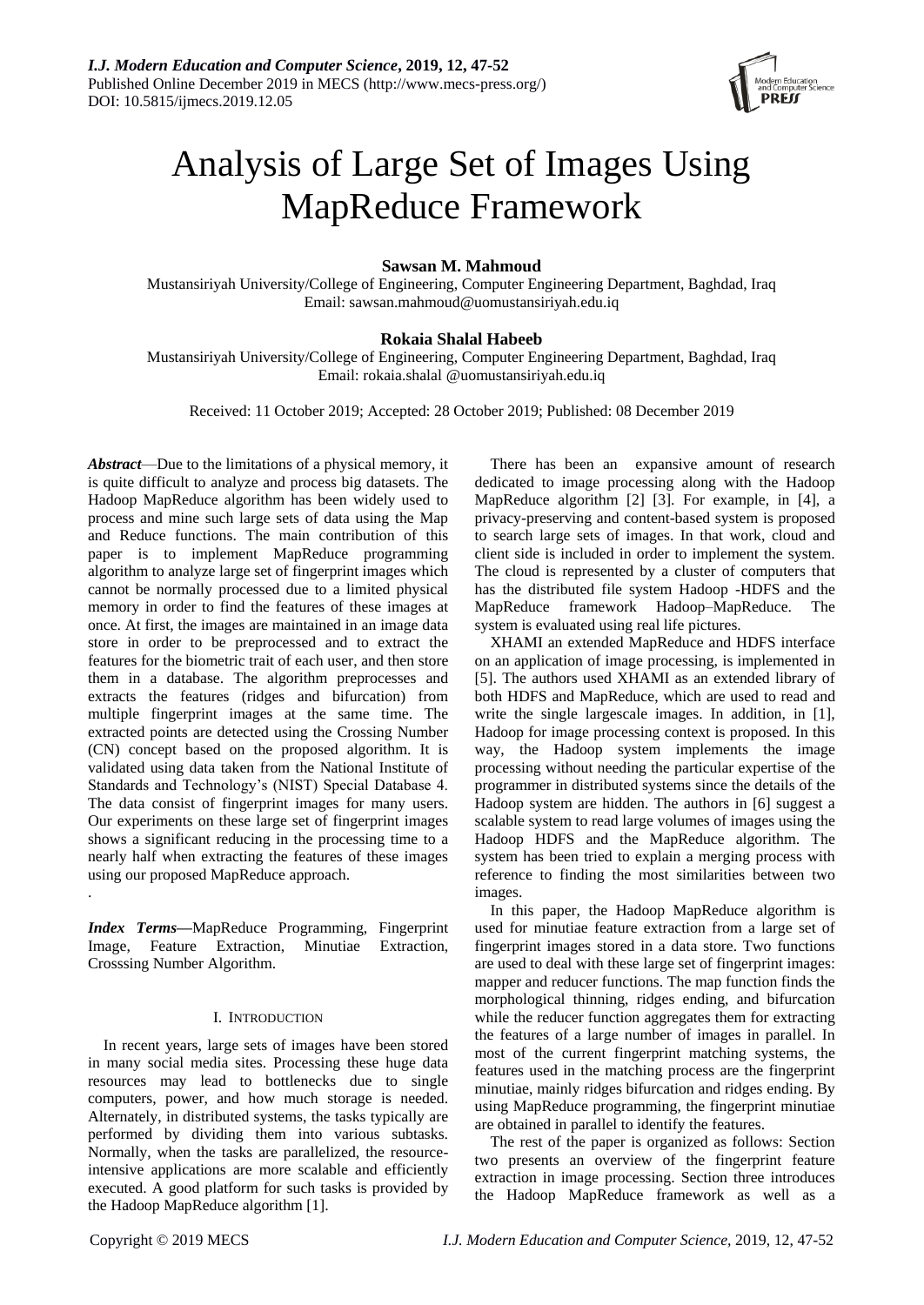description of distributing tasks for MapReduce. In Section four, the simulation results of applying the MapReduce function on fingerprint images to extract their features are presented. Finally, conclusions are introduced in section five.

## II. FEATURE EXTRACTION

Biometric identification refers to recognizing individuals by anatomical (e.g., iris, fingerprints, face) and behavioral characteristics. Fingerprints are one of the oldest biometric identifiers used in biometric identification [7]. They are almost always unique and unalterable during the lifetime of an individual. The trace of valleys and ridges that contours the skin surface of a finger form the fingerprint. Ridges are usually curved lines that contain valleys in-between them [8]. Other terms used in fingerprint recognition, which are dominant as an identity marker for an individual, are the ridge ending and bifurcation or simply (minutiae). The termination point of a ridge line is called a ridge ending, while a Y-shape split of the ridge line forms the bifurcation. The most commonly used features in fingerprints are the minutiae [9,10,11]. An example of a

bifurcation and a ridge ending are shown in Fig. 1. The ridges are represented in the black areas, while the valleys are represented in the white areas [7]. A feature extraction stage is required for most of the fingerprint recognition and classification algorithms [7].



## *A. Minutiae Extraction Techniques*

Minutiae matching is used in most automatic recognition systems as a base for fingerprint comparison, therefore, minutiae extraction is an essential stage in these systems [7]. Generally, minutiae extraction techniques can be categorized into two main methods as shown in Fig. 2.



Fig. 2. Minutiae Extraction Techniques [12]

- Methods that use grayscale fingerprint images.
- Methods that use binarized fingerprint images [12].

In this paper, a technique based on binarized images is used to extract the fingerprint features. It is important to state that most of the proposed techniques in the literature require image enhancement before the binarization stage [7]. Here we use histogram equalization as an enhancement or preprocessing before the binarization stage.

*B. Minutiae Extraction Stages*

Generally, there are three main stages to extract the minutiae from a fingerprint image as explained in Fig. 3:

## *1) Binarization Stage*

In this stage the gray-scale image of the fingerprint must be transformed into a binary image by comparing the gray level value of each pixel to a certain threshold. The pixels with a gray level value of less than a specific threshold are considered to be 0, while the rest of pixels are considered to be 1. Binarization facilitates minutiae extraction by improving the contrast between the ridges and valleys [12].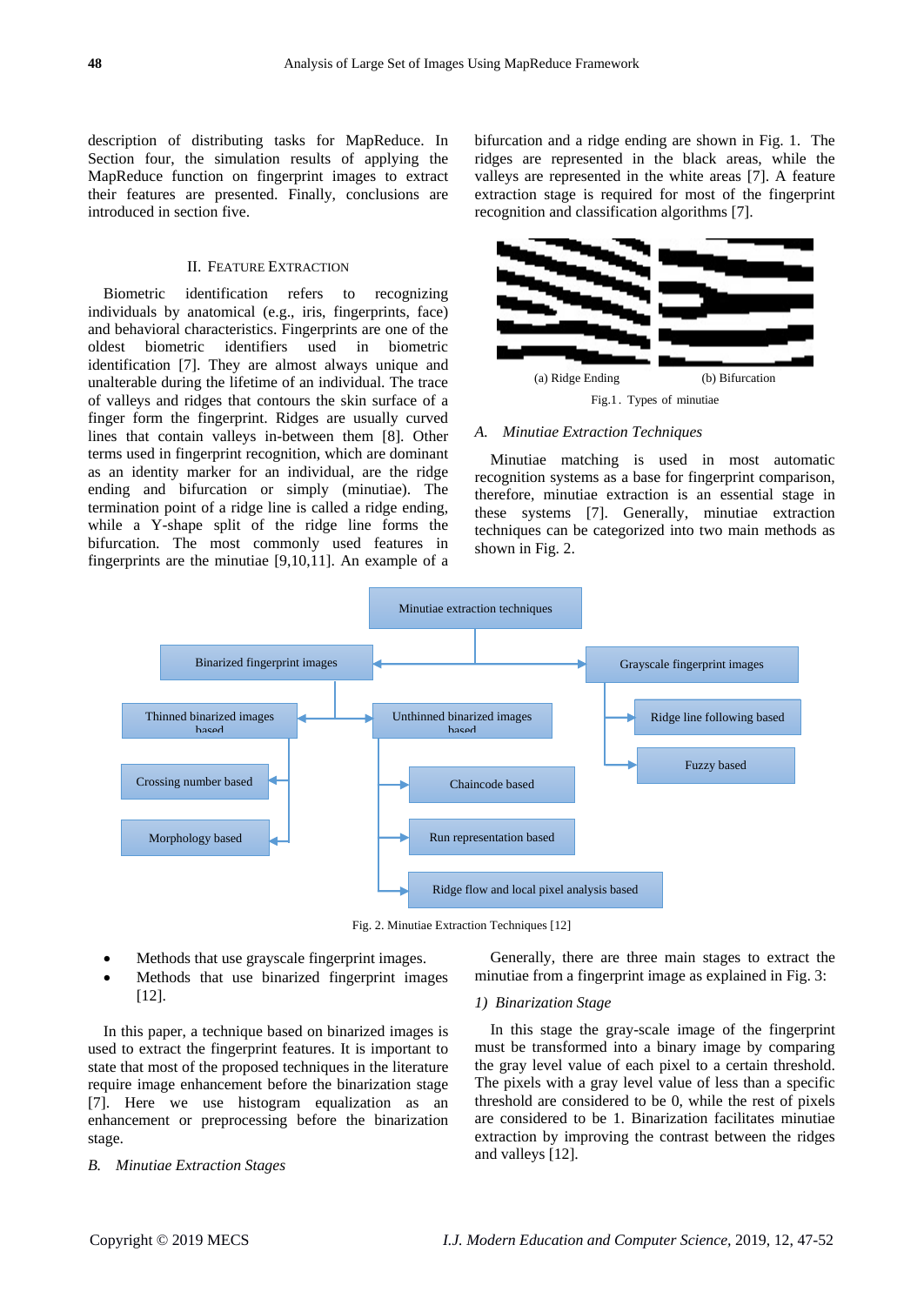

Fig.3. Minutiae Extraction Stages

## *2) Thinning Stage*

The thickness of the ridge line in the binarized image is reduced to one pixel by applying the thinning stage. This process provides a skeleton-shape image [7]. An example of a fingerprint gray-scale image, a binarized image, and a skeleton image are shown in Fig. 4 [7]



Fig. 4. Feature Extraction Stages

#### *3) Minutiae Detection Stage*

Ridge endings and bifurcations are extracted from a thinned skeleton fingerprint image. In this paper, the CN technique is adopted to extract minutiae, where the minutiae points are detected based on the number of neighboring pixels [12]. CN is widely used to extract the minutiae. It is applied to a binary skeleton fingerprint image. The CN can be calculated by summing the differences of adjacent pixels surrounding a certain foreground pixel Px, then dividing the result by two as shown in (1) [7]:

$$
CN(P_x) = 0.5 \sum_{i=1}^{8} |P_{xi} - P_{xi+1}|
$$
 (1)

Where  $Px_i$  is the i<sup>th</sup> binary pixel value in the neighborhood of Px with  $(i=1, 2, 3, \ldots 8)$  Px<sub>i</sub> = (0 or1) and  $Px_9 = Px_1$ . The neighboring pixels of pixel Px are explored by a  $3 \times 3$  window in an anti-clockwise direction as shown in Table 1:

Table 1.Pixel Px and its Eight Adjacent Pixels

| $Px_4$             | $Px_3$ | $Px_2$ |
|--------------------|--------|--------|
| ${\mathfrak P}x_5$ | Px     | $Px_1$ |
| $Px_6$             | $Px_7$ | $Px_8$ |

The pixels are then categorized based on their CN value as shown in Table 2. Fig. 5 illustrates how a CN value can differentiate between a ridge ending and a bifurcation.

| Table 2.CN Properties |  |
|-----------------------|--|
|-----------------------|--|

| CN | <b>Property</b>    |
|----|--------------------|
|    | Isolated point     |
|    | Ridge Ending       |
| 2  | Connective point   |
| 3  | <b>Bifurcation</b> |
|    | Crossing point     |



Fig. 5. CN Differencing Between a Ridge Ending and a Bifurcation [7]

Finally these pixels or the orientation of the pixels are organized in a feature vector  $F(X_i, Y_i)$  which contains the index of each pixel in order to use it for matching or verification.

#### III. FEATURE EXTRACTION BASED ON A MAPREDUCE FRAMEWORK

MapReduce is used as a programming technique for processing large sizes of data running on a distributed computing environment [13]. It is used for handling data that are insufficient to be stored in a physical memory [14]. A MapReduce algorithm consists of two functions: map and reduce programming functions. These two functions are performed in two steps that are separated by data transfer that is between nodes in a cluster. These steps are processed in parallel using data as {key, value} pairs. The map function execution step starts by taking a value from the input dataset as input and then implements the function to that value, thereby producing intermediate output results. These intermediate results are also in the form of {key, value} pairs of records kept in the nodes of the cluster. The records for any key could go through many nodes. The output from the map function is sorted in order to be input for the reduce function. This includes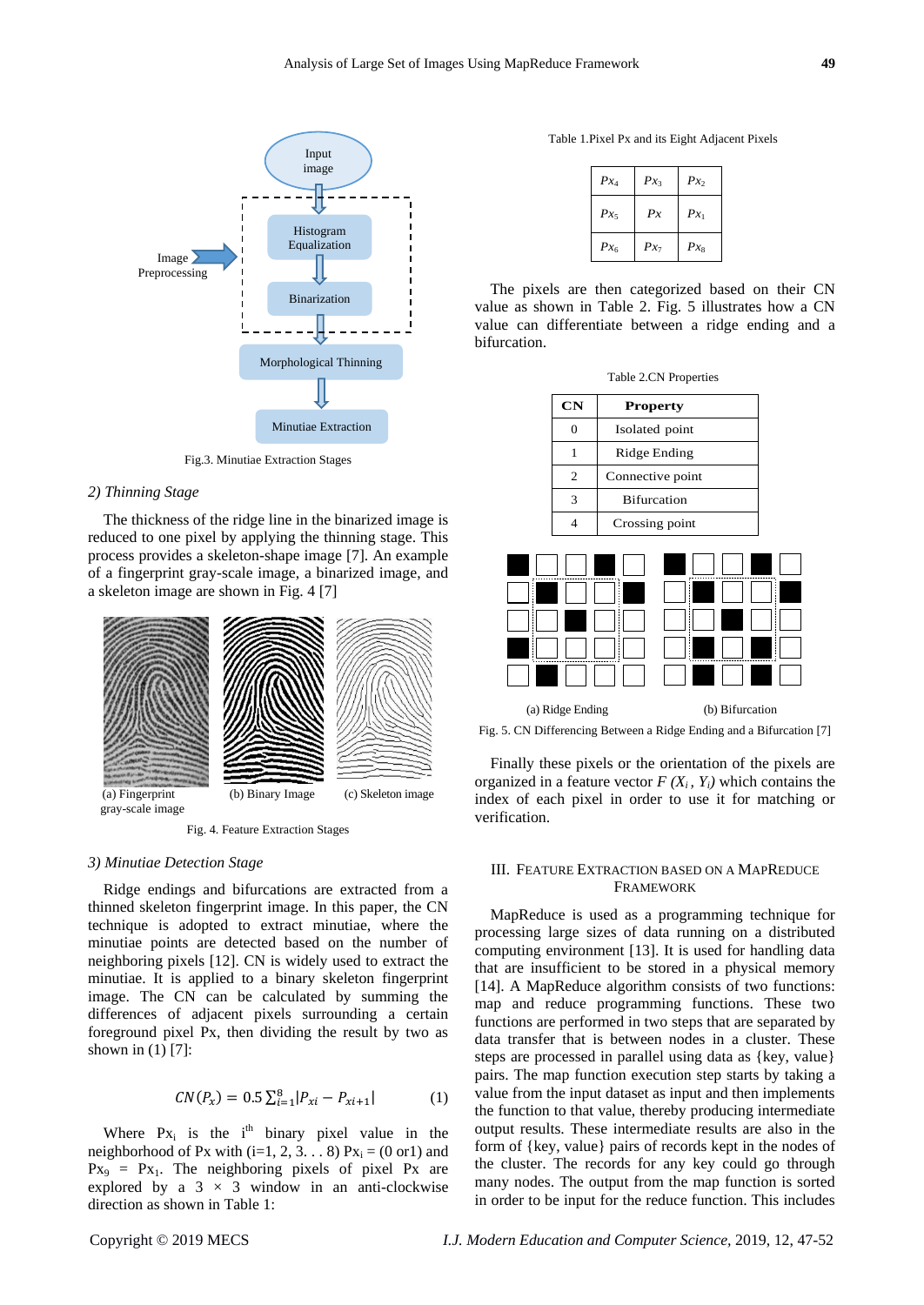data transfers between the map and reduce functions. The reduce function execution step starts when all the data output from the map function step is transmitted to the suitable machine. As the nodes run the reduce function for a certain key, the values are aggregated at that node. The final output is produced by the reduce function in the form {key, value} as well [13].

MapReduce programming functions are essentially processed in parallel and hence, large volumes of data analysis are processed with enough machine when putting into the hands of anyone at their disposal. Generally, the

MapReduce algorithm is very good at mining large volumes of datasets that are of a petabyte size and cannot be stored into a physical memory [13] [15].

In this paper, MapReduce functions are used to deal with large sets of images in order to find their features. The overall flow of the mapper and reducer functions are implemented as shown in Fig. 6. The map function finds the morphological thinning, ridges ending, and bifurcation while the reducer function aggregates them for extracting the features of a large number of images in parallel.



Fig. 6. Feature Extraction Based on a MapReduce Framework

#### IV. SIMULATION RESULTS

The Hadoop MapReduce framework system is implemented here to extract the features of a large set of fingerprint images. The experimental results are carried out on a Personal Computer where Windows 10 Pro is installed with a 2.60 GHz processor and 8 GB of installed memory (RAM). In addition, the parallel pool of Matlab (Matrix Laboratory) is used in order to execute Parallel MapReduce as the front- end engine. Through the experiments, the pool is connected to two workers.

1) Datasets: The data used in our experiments are different sets of images in which their features are extracted in parallel. These images are downloaded from the National Institute of Standards and Technology's (NIST) Special Database 4 [16]. The database contains different 8 bit grayscale randomly selected fingerprint images. The database file has about 4000 (2000 pairs) fingerprint images in the PNG format. The database is being used for testing fingerprint classification systems. Each fingerprint consists of

512x512 pixels with 32 rows of white space located at the bottom of the fingerprint image.

2) Fingerprint Features Extraction Results: A random sample of different fingerprint images from the NIST-4 dataset are selected and stored to perform the extraction algorithm based on the suggested MapReduce functions. MapReduce functions deal with a large collection of data sources. Hence, a greater cloud is required when working with such large collection of data. The images are stored in a data store in order to be processed later in parallel. Before extracting the features of the images, these images should be preprocessed. As an enhancement to the fingerprint image, histogram equalization is implemented for each image before the binarization stage. The binary images are sent to the next stage where a morphological thinning is applied that produces a skeletonized image of the fingerprint. Finally, minutiae are extracted from the skeleton images using the CN technique resulting in a feature vector that contains the indices of the ridge endings and bifurcations in the image. As stated previously, the Hadoop MapReduce algorithm consists of two functions: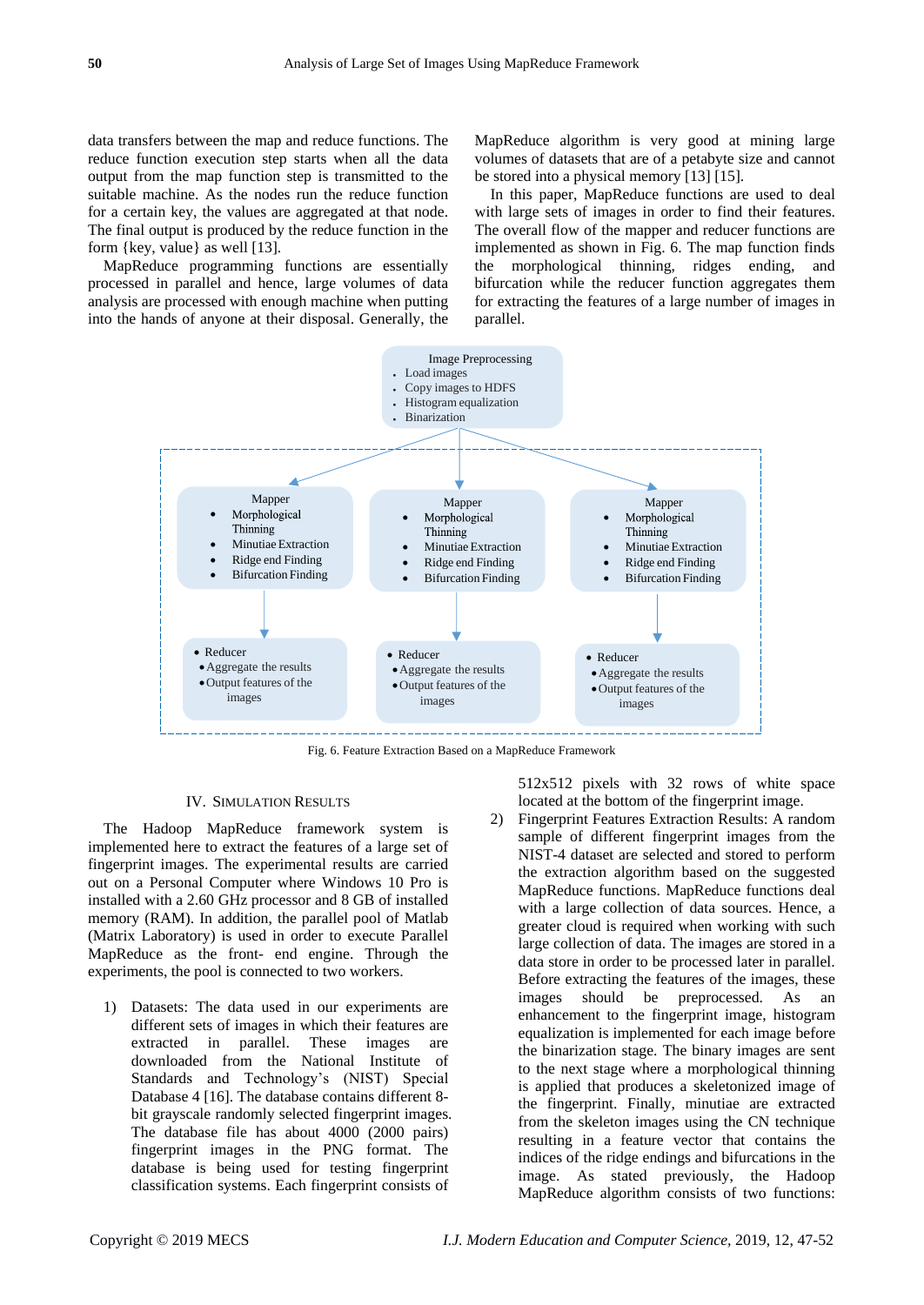Mapper and Reducer. In the mapper functions, the images are loaded into the memory, and the steps of feature extraction are then applied to the set of images stored on the HDFS. Accordingly, the thinning and minutiae extraction stages are implemented during the Hadoop Map step. The morphological thinning and minutiae extraction is done in parallel for all images in this step. Once all the mappers are executed, intermediate results are produced and passed to the reducers, where the results are combined in this stage of the MapReduce algorithm.

For example, Fig. 7 shows the features of one fingerprint image randomly chosen from the NIST-4 database. The processing time to find these features is 0.89748 seconds. It is important to state that this processing time (as calculated using tictoc Matlab command) is influenced by the hardware settings.



(b)Thinned Image

त्टेळ



Fig. 7. Feature extraction of Image f0015-01r from the NIST-4 data set

Although the feature extraction step takes about one second for a 512x512 fingerprint image, the total time taken to find the features for a large set of images can be very high since these features must be extracted for each fingerprint in the database. Alternatively, for instance, it has taken 26.282803 seconds to find the minutiae for 50 fingerprint images using the MapReduce functions. Hence, this reduces the processing time to nearly half. Fig. 8 shows the total processing time of feature extraction for different number of images, when processed in parallel using MapReduce framework.



Fig. 8. Total Processing Time of Images Using Mapreduce

While Fig. 9 shows the relation between the average processing time per image, and the number of images processed in parallel using the suggested algorithm. It is noticed here that the average processing time per image to produce a feature vector for 3 images is about 1.4 seconds which takes more processing time than processing one image without using MapReduce algorithm. On the other hand this processing time is reduced as the number of images loaded to the mapper increased, so that the average time per image is about 0.4 second when processing 100 images..